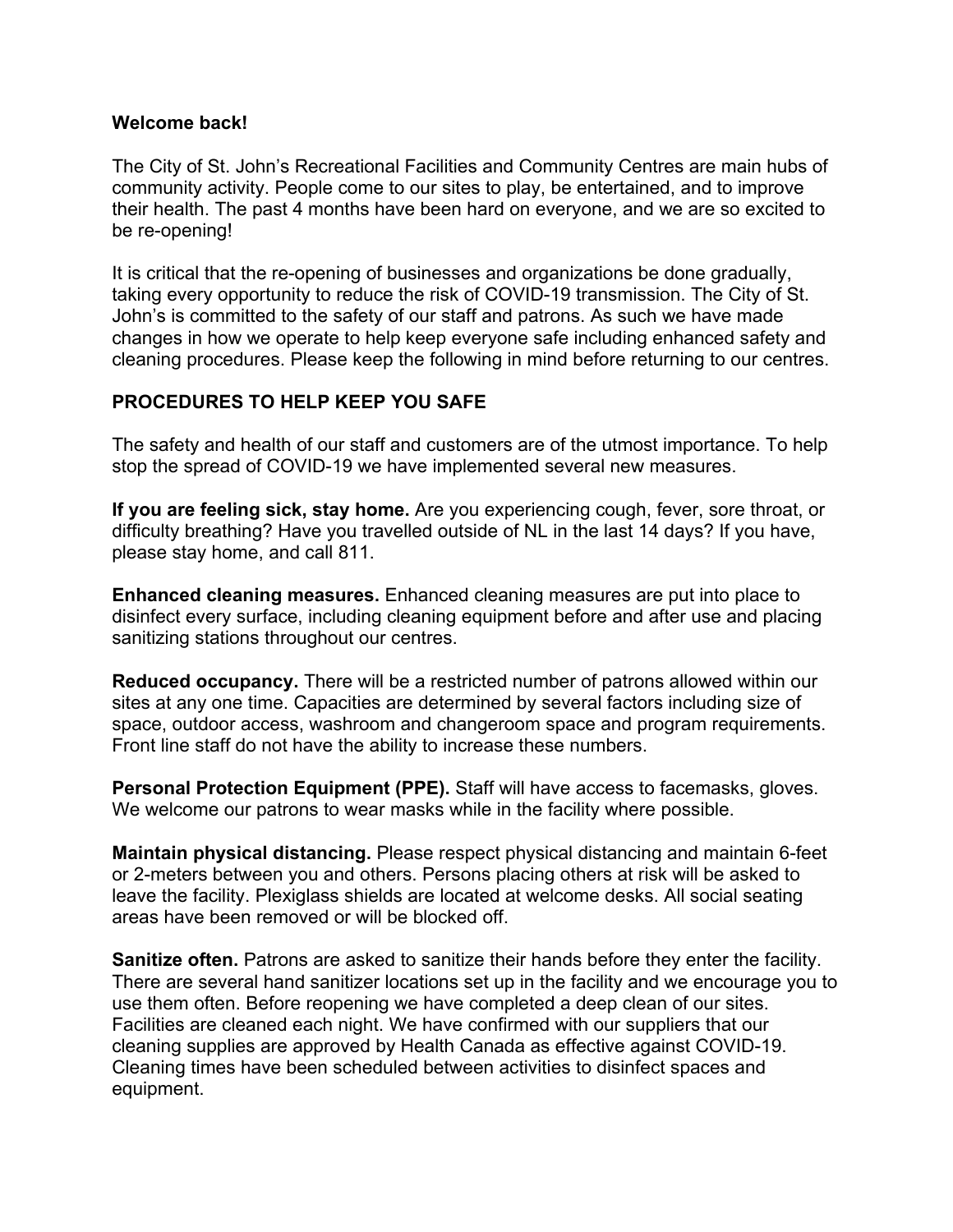**Traffic flow.** When you enter our sites, you will notice directional signs throughout the building. Please respect the flow of traffic and follow the direction of the signs laid out for you.

**We are happy to have you back, but you must leave when your activity is done.**  When your booking or activity time is complete, we ask that you leave the facility immediately. Please do not congregate or socialize in any of the open areas.

**Come dressed to play.** We ask that all patrons come dressed to participate in their chosen activity. Change rooms have limited access, and showers are not available.

**Stay safe.** You know your health best. If you have any underlying health conditions, please take extra precautions during this time.

**Payments.** All bookings, registrations or purchases must be paid up front. We encourage debit / credit card only.

**We are renting out specific areas.** In order to keep our patrons safe, rentals will include a designated location in the facility/community centres.

**Use designated entrance and exit points.** In some sites where possible entrances and exits are separated to maintain safe traffic flow. Please watch for directional signs.

**Contact Tracing.** Patrons will be required to provide their name, address, and contact information when registering for or participating in activities to allow for contact tracing should the need occur.

#### **FACILITY USE & RENTALS**

In addition to the rules and restrictions in place for the facility, we have specific rules and restrictions in place for the following areas.

- Birthday Parties
- Gymnasium
- Multi-purpose spaces
- Aquatic Fitness Classes
- Swimming Pool
- Day Camps
- Racquetball Courts

#### **Birthday Parties**

Birthday parties are very limited for the summer beginning July 11. To book at party please call the appropriate centre, or email [recreation@stjohns.ca.](mailto:recreation@stjohns.ca) No third-party groups may be booked at this time (ex: Bouncy castle vendors, face painting vendors, etc.).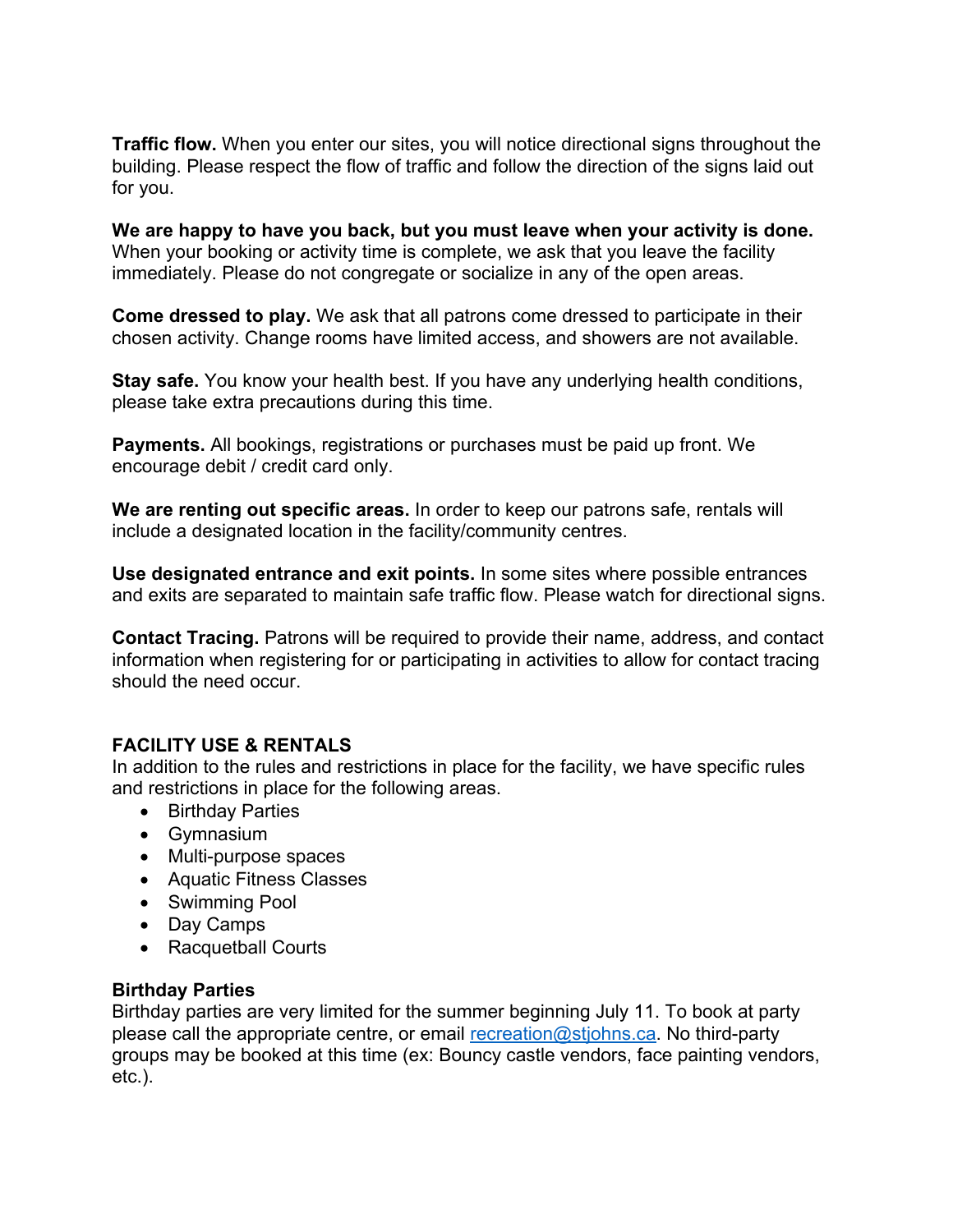# **Gymnasiums**

All equipment, such as basketballs, volleyballs, etc. must be brought from home. Facility equipment will not be available for use. Do not share your personal equipment with anyone outside of your family bubble. There are specific guidelines released by the Province for most sports, especially when played indoors. Most sports can only participate in skills and drills. Tournaments, games and other events will not be booked.

# **Aquatic Fitness Classes**

- Aquatic Fitness classes begin Monday July 13, 2020 at Mews and PRCC.
- Aquatic fitness classes are held in the deep and shallow end simultaneously. These low to no impact classes involve high intensity movements that are designed to improve cardiovascular endurance, flexibility, and muscle tone. Participants in the deep-water section can use a floatation belt if required. No other fitness equipment is available for use currently. Pre-Registration is required and begins on Tuesday July 7, 2020 for City of St. John's Residents and Tuesday July 14 for residents of other municipalities.
- Registration is available
	- o online at<https://ca.apm.activecommunities.com/recconnect/>
	- o By phone: 576-8499 (Mews), or 576-8631 (PRCC)
	- $\circ$  In person (if needed)
- Spaces are limited to a maximum of 30 participants at Paul Reynolds (18 spaces in deep water and 12 spaces in shallow water), and a maximum of 24 spaces at the Mews Centre (12 in the deep water and 12 in the shallow water). You can register for one month or two months at one time. Payment for registered fitness must be made in full.
- If you have already purchased a 10, 20, or 30 class pass you can bring it with you for a refund or credit. Refund / Credits can not be done on the spot and may take up to 2 weeks.
- Please see registration information on page 6.

# **INDOOR POOLS**

Regulations announced by the provincial government for Alert Level 2 will mean some changes in the way City pools operate:

Please note that children 12 years of age an under must always be accompanied by an adult supervisor (19+). To allow as many people as possible to access the pool during the day, patrons are asked to be prepared to get in and out of the water quickly and leave the site immediately after exiting the water.

- Swimming pools open Monday July 6, 2020
	- Ticket purchase/ Registration is required for all swims.
	- WALK-IN ONLY for July 6 swims as registration will not be available
	- Registration opens 9:00am July 6 for all swims starting July 7.
- There are a limited number of walk-in spaces available daily. Registration is available one week at a time, Registration for new weeks will begin Noon on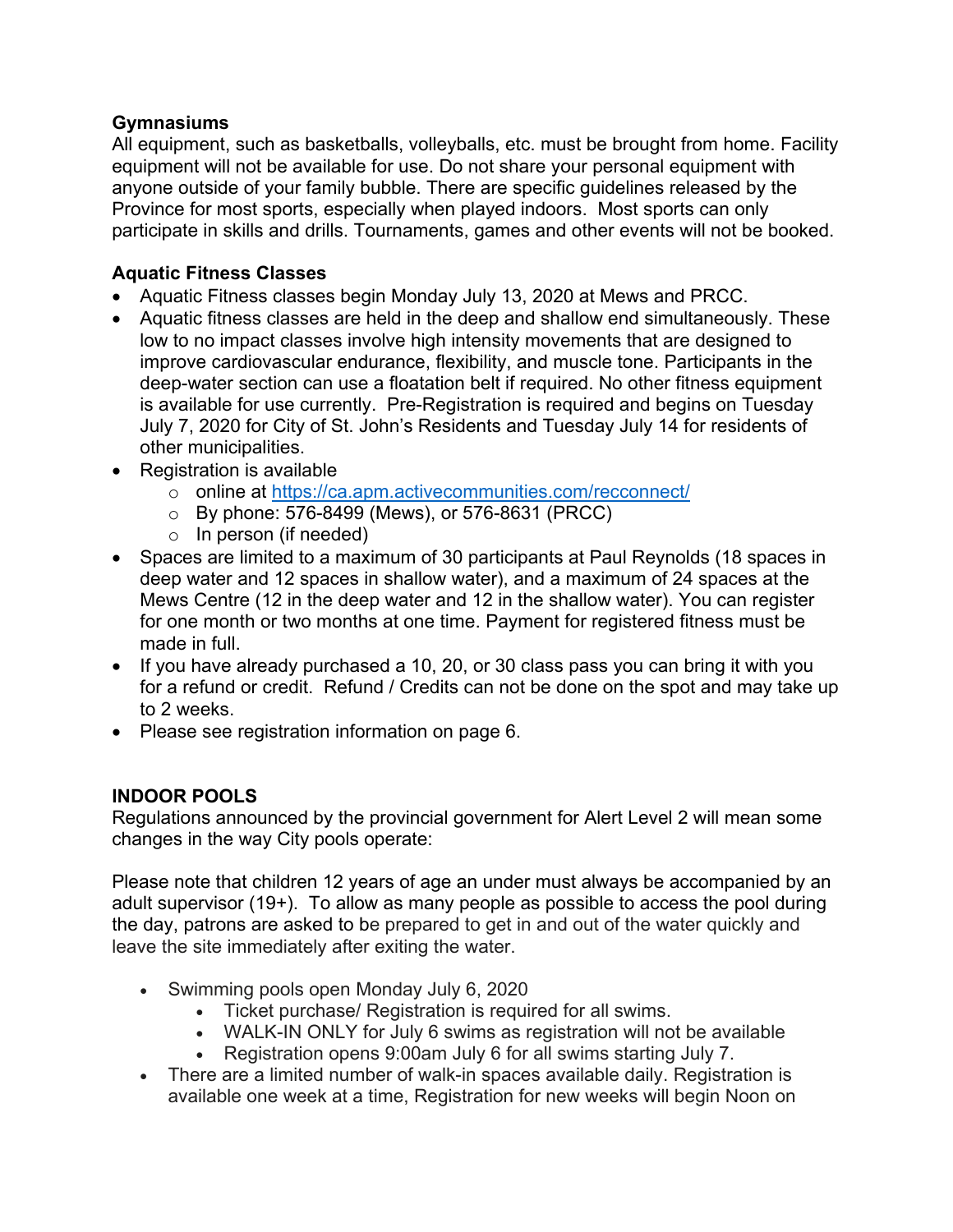Saturday. (Example: Registration / Ticket purchase will be available July 11 at noon for swims from July 13 through 19).

- Maximum of 3 swimmers per lane, maximum of 5 swimmers per 'bubble'.
- You must have an account set up to register / purchase tickets. Registration information is noted on page 6.
- Cost is \$3.00 per person, all swimmers (including those under age 2) require a ticket.
- Tickets can be purchased online at Activities > Aquatics > Activity Search: Select Bubble Swim, Lane Swim, etc. Select number of 'seats' for activity.

| Home                                                                       | <b>Activities</b> | <b>Facilities</b> | <b>Donations</b>   |                        |                                            |                           | $My$ Cart (1)            |
|----------------------------------------------------------------------------|-------------------|-------------------|--------------------|------------------------|--------------------------------------------|---------------------------|--------------------------|
| Enrollment: Test                                                           |                   |                   |                    |                        |                                            |                           | IVE                      |
| > Home Page > Activity Search > Enrollment Process                         |                   |                   |                    |                        |                                            |                           |                          |
|                                                                            |                   |                   | select participant | $\overline{2}$<br>fees |                                            |                           |                          |
| <b>Select Fees</b>                                                         |                   |                   |                    |                        |                                            |                           |                          |
| Please review your enrollment fees and, if applicable, apply your coupons. |                   |                   |                    |                        |                                            |                           |                          |
| <b>Description</b>                                                         |                   |                   |                    |                        | Quantity                                   | Amount                    | <b>Total Price</b>       |
| Activity Fee                                                               |                   |                   |                    |                        | $\overline{1}$                             | \$4.00                    | \$4.00                   |
|                                                                            |                   |                   |                    |                        |                                            | Subtotal per participant: | \$4.00                   |
|                                                                            |                   |                   |                    |                        | Purchase multiple seats for this activity: |                           | 3                        |
|                                                                            |                   |                   |                    |                        |                                            | <b>Activity subtotal</b>  | \$12.00                  |
|                                                                            |                   |                   |                    |                        |                                            | Total:                    | \$12.00                  |
|                                                                            |                   |                   |                    |                        |                                            |                           | Proceed to Shopping Cart |

**Register Another Participant for this Activity** 

#### **Indoor Pool Rules**

- Swimming pool capacities in Alert Level 2 are 50 persons total, including staff, depending on the site and program.
- Swimmers will be expected to stay within their bubble during a swim and keep a physical distance of at least 6 feet away from others not in your bubble in the water on the deck, shower & washroom areas.
- Washrooms and change stalls will be available at the indoor facilities with very limited lockers. Space is available on the pool deck for personal belongings. Staff are unable to hold belongings for you, so do not bring valuables with you.
- Showers are to be taken prior to getting in the water as required in the Public Pool regulations. Shower facilities are not available after swimming; therefore, it is recommended you come dressed and ready to participate.
- Equipment will not be available at any site until further notice except for lifejackets and fitness belts, which are limited.
- Patrons may bring their own lifejackets, kickboards, flippers, hand-paddles, and pull-buoys. These items are not to be shared with anyone outside your personal bubble. Please do NOT bring any floats or inflatables to the pool, they will be denied.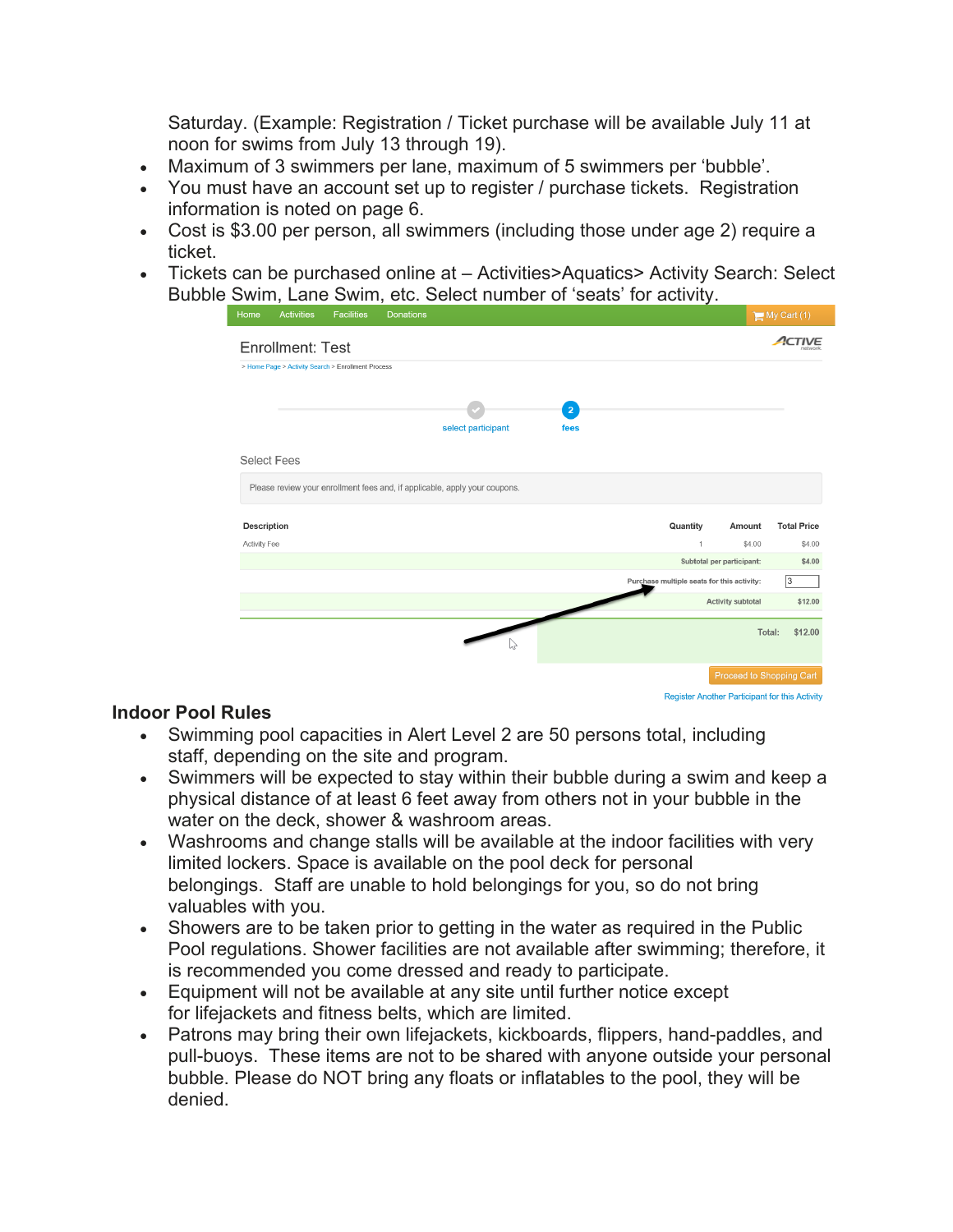- Accessible equipment is available including chair lifts, and water wheelchairs. Staff will clean any accessible equipment after each use. Patrons who require assistance must wear a mask while less than 6 feet / 2 metres from staff. Masks are to be removed as soon as the swimmer enters the water.
- Day camp / community group and bookings are not available.
- Rental space is very limited. Please call 576-8623 to inquire about renting a pool.
- Limited swimming birthday party spaces are available at the H.G.R. Mews Community Centre. Please call 576-8499 to check availability.
- Waterslides, Diving boards and play structures are unavailable at Mews or PRCC until further notice.

Please keep a physical distance of at least 6 feet / 2 metres from our lifeguard staff when possible. Our lifeguards are still rescue ready and willing to help you as always. If physical distancing cannot be maintained, our lifeguards are trained to ensure everyone's safety.

#### **RAQUETBALL COURTS**

Racquetball players can reserve a court by calling 576-8499. Reservations may be placed up to 48 hours in advance. Only players within the same bubble are permitted to be on the same court at the same time. Maximum of 4 players on a court at any one time. Only one court is available at a time. Adequate time is scheduled for disinfecting after each booking. Please note that players are required to bring their own racquetball equipment. Racquetball Canada Return to Play Guidelines are posted outside the courts. Players must abide by these guidelines to ensure safe play.

**SPLASH PADS –** Bowring Park Splash pads is open as of July 2. Kenmount and Bannerman remain closed at this time. Update to follow.